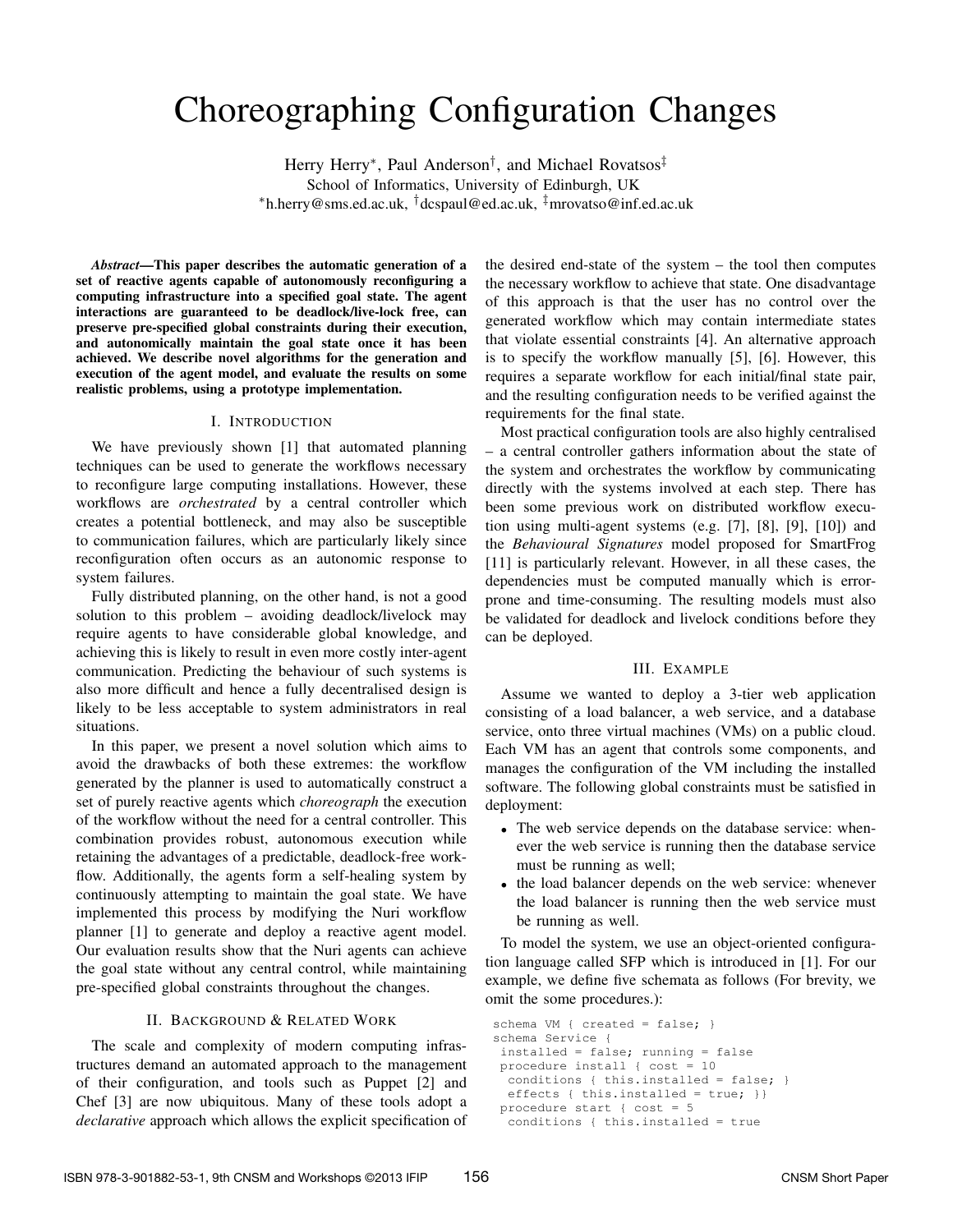```
this.running = false; }
 effects { this.running = true; }}
 ...
}
schema Database extends Service
schema WebService extends Service
schema LoadBalancer extends Service
```
The current state of the example system can be modelled as follows:

```
vm1 isa VM { created = true
db isa Database { installed = false
                  running = false; } }
vm2 isa VM { created = true
ws isa WebService { installed = false
                     running = false; } }
vm3 isa VM { created = true
lb isa LoadBalancer { installed = false
                       running = false; }}
```
The above model shows that there are three VMs:  $vm_1$ ,  $vm_2$ , and  $vm_3$ , and each has software component db, ws, and lb respectively. All of the VMs exist, but none of the software components are (yet) installed.

To bring the system to the desired state and preserve the global constraints, we employ a technique described in [1] which compiles the above model together with the specification of goal and global constraints into a classical planning problem [12]. We then use an off-the-shelf planner to generate the workflow.

A configuration task consists of an initial state as represented by the above model. The goal and global constraints can be defined in SFP as follows:

```
goal { vm1.db.running = true
vm2.ws.running = true; vm3.lb.running = true; }
global {
if vm3.lb.running = true then vm2.ws.running = true
if vm2.ws.running = true then vm1.db.running = true
}
```
From this, the planner can generate a workflow which is used to automatically construct and deploy a set of distributed components. These components implement a BSig model capable of choreographing the changes autonomously. The details of this translation process are described in section IV.

In using this model, each agent applies an execution algorithm called *cooperative reactive-regression* that always selects and invokes an operator that can be used to perform a transition toward the goal state. Before invoking an operator, though, the agent must satisfy any preconditions by selecting and invoking appropriate local operators, and/or sending a request to another agent to achieve particular goals described in the preconditions. This algorithm is described in section V.

In executing the model, each agent is communicating purely in a *peer-to-peer* fashion with other agents. Communication is initiated when an agent needs to invoke an operator which has preconditions that can only be satisfied by other agents. Based on the replies, an agent can decide whether the selected operator may be invoked or not.

#### IV. CHOREOGRAPHING THE MODEL

The choreography aims to define a "global scenario", which is a workflow generated by the planner, that should be executed by all agents during configuration changes (without any single point of control). If only one agent is involved in this scenario, then the execution can be performed sequentially in a straightforward way. If, however, the scenario involves more than one agent, then it must be split up into local scenarios for each agent. We refer to each of these as a *local BSig model* which defines the agent's local goal and specifies *which* local changes can be made *under what circumstances*. We will refer to the goal of a single agent as a *local goal*, and to the goal of the whole system as the *system goal*.

*Definition 1:* A local goal g of an agent is defined as a set of variable assignments, each of the form  $v = d$ , where v is a combination of variable name and namespace, and  $d$  is a value.

*Definition 2:*  $v_i = d_i$  is a local of agent  $\alpha$  iff  $v_i = d_i \in$ *postcondition*( $o_i$ ) and  $o_i \in operators(\alpha)$ .

A local operator determines *what* local changes can be made *when*.

*Definition 3:* A local operator  $o_i$  of a Behavioural Signature model is defined as a 4-tuple  $o_i = \langle name, pre, post, p \rangle$  where:

- *name* is a combination of namespace with operator name,
- $\bullet$  pre and post are the precondition and postcondition, each is a set of pairs  $v = d$ , assigning value d to variable v,
- $p$  is an integer value that represents the priority index of operator  $o_i$  compared to other operators.

Local operators of each agent can be obtained from the workflow by considering the namespace associated with every procedure. Preconditions and postconditions of each operator can be obtained from: the grounded procedure specification and the procedure orderings of the workflow. In order to maintain the global constraint during execution, we inject postconditions of precedence operators into a particular operator's preconditions. This ensures that the model is free of global conflicts, even though its execution is distributed.

During execution, instead of selecting an arbitrary operator, the agent should select one of the operators that has the lowest priority index, which is calculated using the following equation:

$$
pi(o_j) = \begin{cases} 1 & \text{if } Succ_j = \emptyset \\ max(pi(Succ_j)) + 1 & \text{if } Succ_j \neq \emptyset \end{cases} (1)
$$

where  $Succ<sub>i</sub>$  is the set of successor operators of  $o<sub>i</sub>$ .

Priority index values reflect the ordering constraints between operators as specified by the workflow. Our execution algorithm will use these values to ensure that there is no deadlock or livelock situation during execution.

Local and system BSig model are defined as follows:

*Definition 4:* A local model is a tuple  $m_i = \langle \mu_i, g_i, O_i \rangle$ , where  $g_i$  is the local goal,  $\mathcal{O}_i$  is a set of local operators of agent<sub>i</sub>, and  $\mu_i$  is the model's serial number.

*Definition 5:* A Behavioural Signature model of a system is a tuple  $\mathcal{M} = \langle A, M \rangle$ , where A is a set of agents,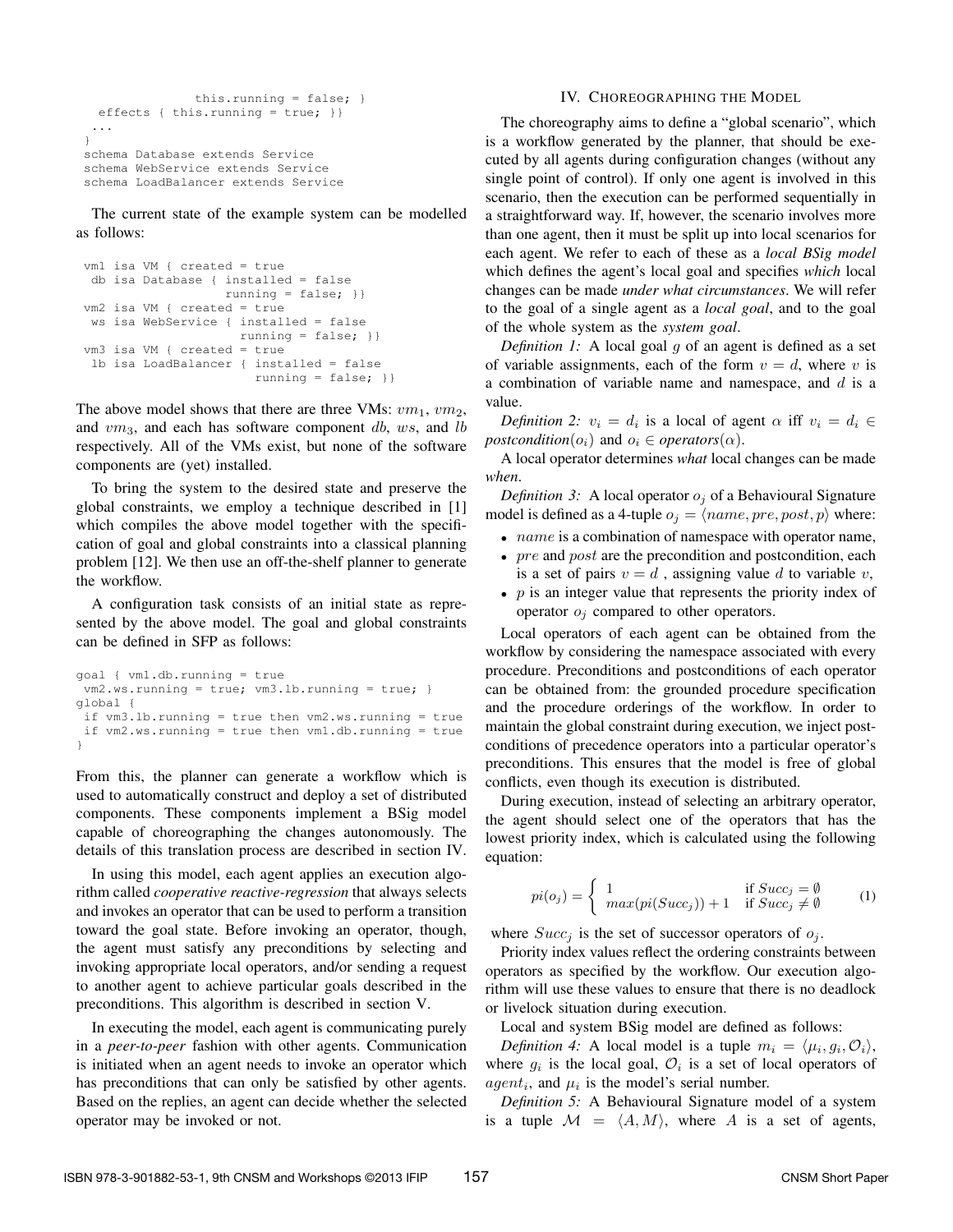# Algorithm 1 ExecuteModel

1: *// main thread* 2: global stopped  $\leftarrow false$ 3:  $\mu$ ,  $q$ ,  $\mathcal{O} \leftarrow$  GetLocalModel() 4: while stopped =  $false$  do 5: if GetActiveSatisfierThread() =  $\emptyset$  and AchieveLocalGoal $(\mu, g, \mathcal{O}, 1)$  = *failure* then 6:  $stopped \leftarrow true$ 

- 7: return *failure*
- 8: end if
- 9: end while

 $M = \bigcup_{\forall a g \in A} \{m_{ag}\}\$ , and  $\forall m_i, m_j \in M$ .  $\mu_i = \mu_j$ .

### V. EXECUTING THE MODEL

To execute the model, we use a novel algorithm called *cooperative reactive regression*. It is *cooperative* since it prioritizes goals requested by other components over the local goal. It is *reactive* since it continuously tries to find and repair flaws in the local model by comparing the local goal with the current state. It involves *regression* because it always tries to select and invoke the nearest operator to the goal state in order to repair existing flaws, and recursively invokes other local operators and/or sends a new goal to another agent in order to satisfy the precondition of the selected operator. In other words, the algorithm tries to execute the workflow using a distributed backward-chaining method, which may produce distributed, cascading effects of configuration changes if the execution involves multiple agents. This execution algorithm is shown in algorithms 1, 2, 3, and 4.

Each agent performs this algorithm using one main thread and a set of satisfier threads. The main thread is responsible for continuously finding and repairing any goal flaws. The satisfier threads are responsible for receiving and achieving a goal from another agent, and sending back information about their local status.

### VI. IMPLEMENTATION

We have integrated these choreography and cooperative reactive-regression algorithms into the Nuri configuration tool<sup>1</sup>. Currently, we use an implementation of FastDownward [13] as the planner. The choreographer constructs a system BSig model based on the workflow generated by this planner. Each local model is deployed to the target agent using *pushbased* mechanism.

Each managed node is managed by an agent which consists of a daemon and a set of components. The daemon is responsible for managing the local BSig model: accepting a new model from the choreographer, instantiating and constructing required components based on the model, and executing the model. Each component is an instance of a Nuri module, and is responsible for managing a software package or a resource.

<sup>1</sup>See http://edin.ac/18TxUO6 for a diagram of the Nuri architecture (Nuri source code is available at https://github.com/herry13/nuri)

#### **Algorithm 2** AchieveLocalGoal(  $\mu$ , goal,  $\mathcal{O}, \pi$ )

- 1:  $current \leftarrow GetLocalCurrentState()$
- 2:  $flaws \leftarrow ComputeFlaws(goal, current)$
- 3: if  $flaws = \emptyset$  then return *no-flaw* end if
- 4: operator  $\leftarrow$  SelectOperator(flaws,  $\mathcal{O}, \pi$ )
- 5: if operator = *None* then return *failure* end if
- 6: *// at this step: operator.priorityIndex*  $>= \pi$
- 7: if *operator.selected*  $= true$  then return *ongoing* end if
- 8: operator.selected  $\leftarrow$  true
- 9:  $\pi' \leftarrow operator: priorityIndex + 1$
- 10:  $pre<sub>local</sub>, pre<sub>remote</sub> \leftarrow SplitPreconditions(operator)$
- 11: repeat
- 12:  $status = \text{AchievelLocalGoal}(\mu, \text{pre}_{local}, \mathcal{O}, \pi')$
- 13: **until** status = *no-flaw* or status = *failure*
- 14: **if** status = *failure* or  $\text{AchieveRemoteGoal}(\mu, pre_{remote}, \pi') = \text{failure or}$ Invoke(operator) = *failure* then
- 15: operator.selected  $\leftarrow$  false
- 16: return *failure*
- 17: end if
- 18: operator.selected  $\leftarrow$  false
- 19: return *flaw-repaired*

|  |  | <b>Algorithm 3</b> AchieveRemoteGoal( $\mu$ , goals, $\pi'$ ) |  |  |
|--|--|---------------------------------------------------------------|--|--|
|--|--|---------------------------------------------------------------|--|--|

| 1: $goals' \leftarrow SplitGoalsByAgent(goals)$                         |
|-------------------------------------------------------------------------|
| 2: for each $\langle agent, goal \rangle$ in goals' do                  |
| 3: $response \leftarrow \text{SendGoalToAgent}(agent, \mu, goal, \pi')$ |
| 4: if response $\neq$ success then return failure end if                |
| $5:$ end for                                                            |
| 6: return success                                                       |

The module includes an SFP file specifying the schema, and implementation code (in Ruby).

Whenever an agent's daemon receives a local BSig model, it stops all threads and then restarts the execution using this new model. In execution, it calls the *getState* Ruby method of each component to get the current state of the resource. This state is translated into SFP to be compared with the local goal of the local BSig model to find any flaw. If any such flaw exists, the daemon will search for a local operator of the local model that can repair the flaw and satisfy the priority index constraint. If an operator is found and it requires some precondition provided by other agents, this daemon will send the goal request to other agent's daemon through HTTP/JSON protocol. Whenever all operator's preconditions have been satisfied, the daemon will invoke a Ruby method that implements the selected operator. Afterwards, the execution result is verified by the daemon by comparing post-invocation state with postcondition of the selected operator.

#### VII. EVALUATION

In our first evaluation, we used Nuri to simultaneously deploy two instances of the 3-tier web application system to two public cloud infrastructures i.e. HPCloud and Amazon Web Service (AWS). We varied the number of VMs in the application layer to measure the effect of system's size on Nuri's performance. These systems are deployed from scratch, which means that there is no existing VM on any public cloud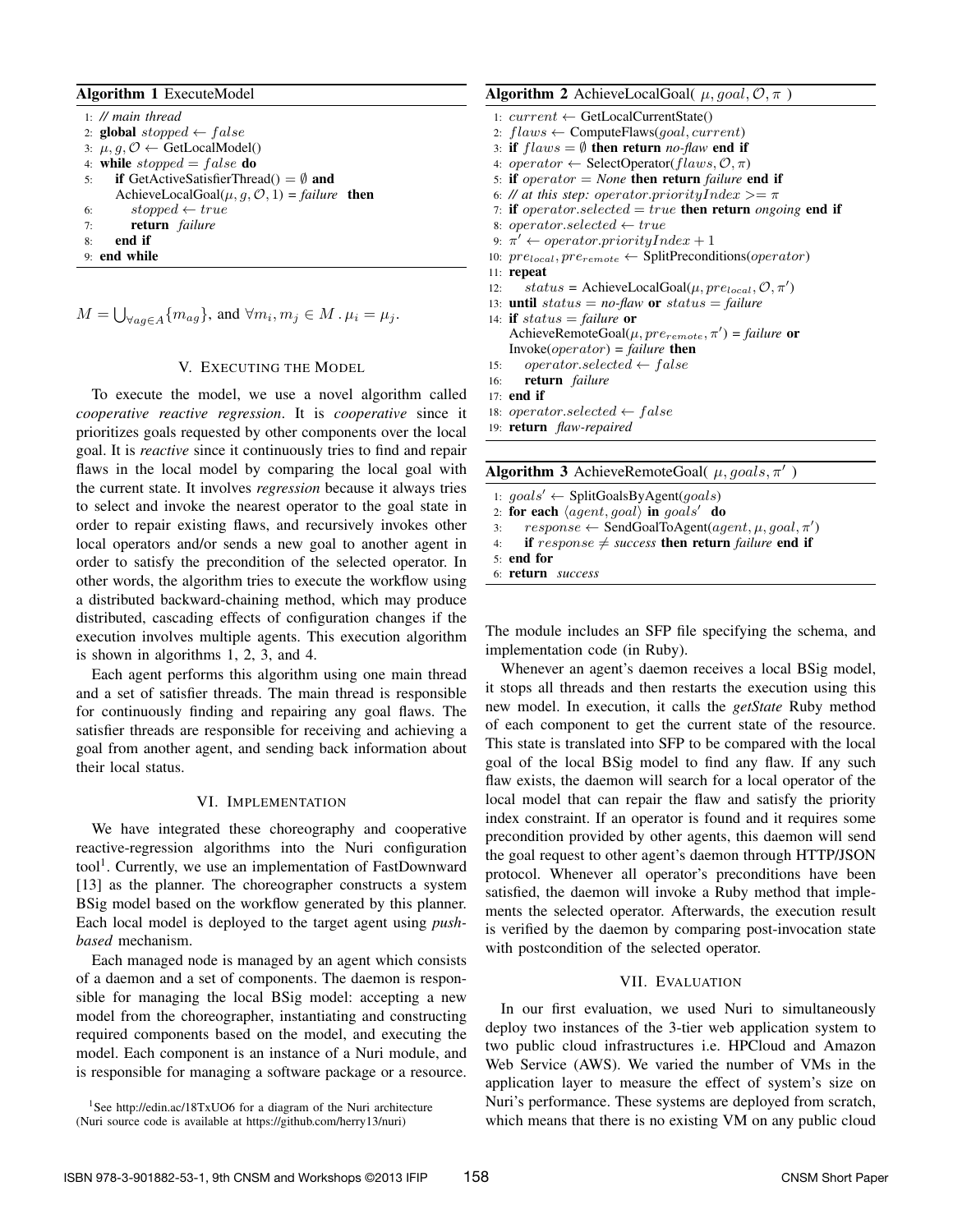| <b>Algorithm 4</b> ReceiveGoalFromAgent( $agent_i, \mu_i, goal_i, \pi_i$ )          |
|-------------------------------------------------------------------------------------|
| $1:$ // satisfier thread                                                            |
| 2: <b>global</b> stopped                                                            |
| 3: $\mu$ , $q$ , $\mathcal{O} \leftarrow$ GetLocalModel()                           |
| 4: if $\mu_i < \mu$ then                                                            |
| SendResponseTo( $agent_i$ , denied)<br>5:                                           |
| $6:$ else                                                                           |
| 7:<br>repeat                                                                        |
| $status \leftarrow \text{AchievelLocalGoal}(\mu, goal_i, \mathcal{O}, \pi_i)$<br>8: |
| <b>until</b> status = no-flaw or status = failure<br>9:                             |
| if $status = no\text{-}flow$ then<br>10:                                            |
| SendResponseTo( $agent_i$ , success)<br>11:                                         |
| else if $status = failure$ then<br>12:                                              |
| SendResponseTo( $agent_i$ , failure)<br>13:                                         |
| end if<br>14:                                                                       |
| $15:$ end if                                                                        |

in the initial state.

Figure 1 illustrates the comparison of deployment times of the above system using Nuri and a centralised execution framework in [1] that uses partial-order workflow execution engine. This is due to very low network latency time ( $\langle \sim 0.15$ s) between the central controller with HPCloud and AWS. We believe that the result will be different if the network latency time is higher. However, if there is a network outage on our infrastructure, or on the public cloud that hosts the central controller, then the whole execution will be stopped. But in Nuri, the execution of the system on a healthy public cloud will continue even if there is a problem on the controller's infrastructure. The grey bars show that there is no significant difference between the planning time for the centralised framework, and the choreographing time in Nuri. Since our choreographing process consists of planning and translation steps, it shows that the translation requires insignificant time.

Finding a solution plan is a PSPACE-complete problem in general case [14]. In practice, the performance of the planner varies according to the number of modules and the dependencies of their procedures, as well as the complexity of the goal/global constraints formulae.

In a second evaluation experiment, we tested the selfhealing capability of Nuri on previously deployed systems. We manually stopped or uninstalled some services randomly and checked the state of the system several minutes later. In another, we manually deleted some random VMs on the public cloud. For these cases, since the agent of each VM continuously executed the cooperative reactive regression algorithm, it detected such errors as goal flaws, selected and invoked some operators to fix them. This shows that any drift from the desired state could be fixed distributively without any re-choreographing. As shown in figure 2, this is reflected in the faster recovery times compared to a central re-planning solution.

#### VIII. CONCLUSIONS AND FUTURE WORK

This paper has described a technique to compile a workflow into a Behavioural Signature model for autonomous execution. The evaluations show that the execution of this model



Fig. 1: The deployment times using centralised and Nuri.



Fig. 2: The recovering times using centralised and Nuri.

using a cooperative reactive regression algorithm: 1) enables autonomous distributed execution and preserves the global constraints, and 2) synchronises the agents and maintains ordering constraints without the need for re-planning to fix any drift from the desired state. This eliminates any single point of failure and hence increases the system's resilience.

# **ACKNOWLEDGMENT**

The authors would like to thank to Lawrence Wilcock and Eric Delliot from HP Labs Bristol, Andrew Farrell, and anonymous reviewers. This research is fully supported by a grant from HP Labs Innovation Research Program Award.

#### **REFERENCES**

- [1] H. Herry and P. Anderson, "Planning with global constraints for computing infrastructure reconfiguration," in *AAAI-12 Workshop on Problem Solving using Classical Planners (CP4PS'12)*. AAAI Press, 2012.
- 2013. [Online]. Available: http://www. puppetlabs.com/puppet
- [3] Opscode Inc., "Chef," 2013. [Online]. Available: http://www.opscode. com/chef
- [4] H. Herry, P. Anderson, and G. Wickler, "Automated planning for configuration changes," in *Proceedings of the 25th Large Installation System Administration Conference (LISA '11)*. Usenix Association, 2011.
- [5] IBM Corp., "Integrated Service Management software, IBM Tivoli," 2013. [Online]. Available: http://www.ibm.com/software/tivoli
- Microsoft Corp., "Microsoft System Center," 2013. [Online]. Available: http://www.microsoft.com/en-us/server-cloud/system-center
- [7] A. Barker, C. D. Walton, and D. Robertson, "Choreographing web services," *IEEE Transactions on Services Computing*, vol. 2, no. 2, pp. 152–166, 2009.
- [8] P. Anderson, S. Bijani, and A. Vichos, "Multi-agent negotiation of virtual machine migration using the lightweight coordination calculus," in *Proceedings of the 6th International KES Conference on Agents and Multi-agent Systems – Technologies and Applications*, 2012.